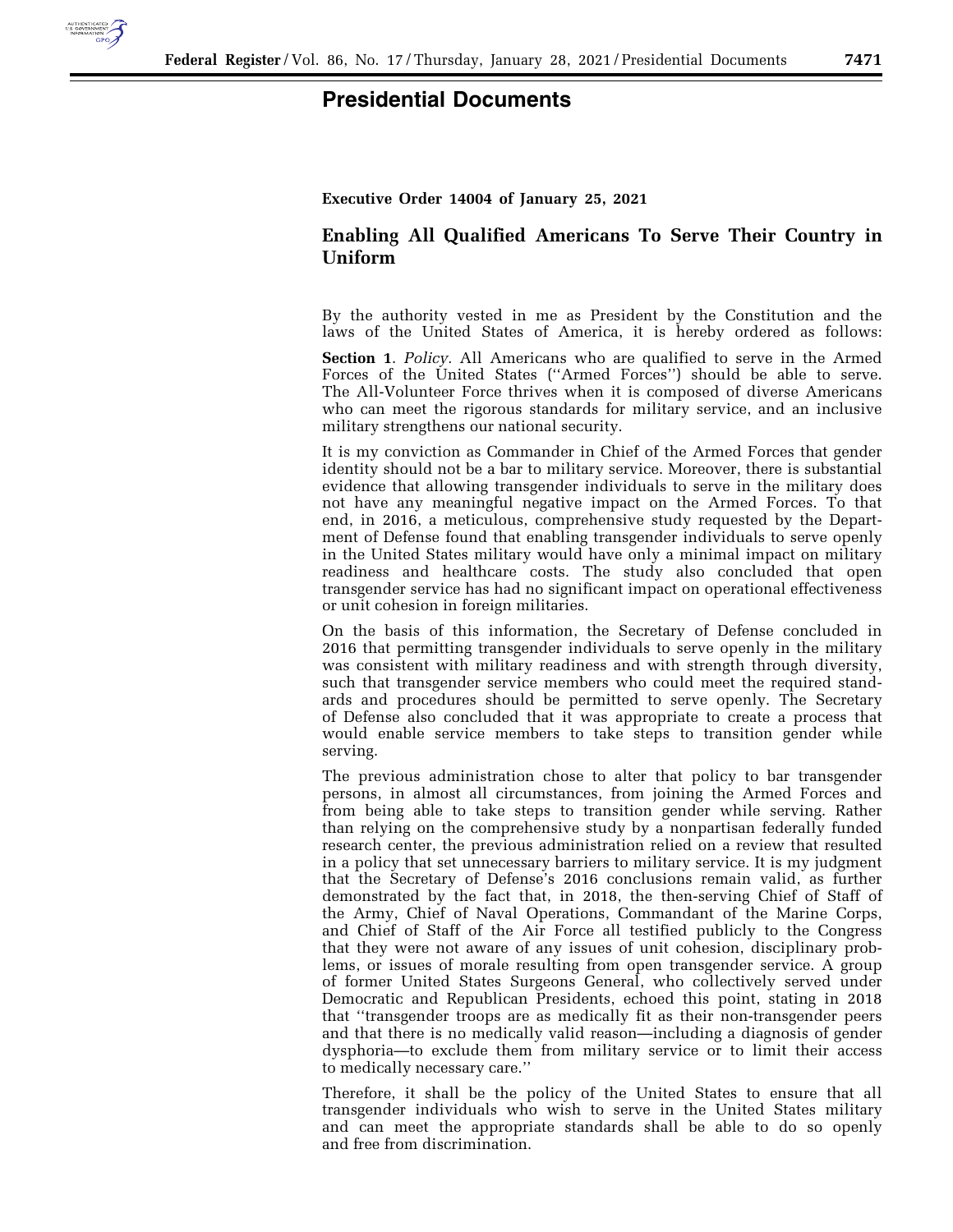**Sec. 2**. *Revocation.* The Presidential Memorandum of March 23, 2018 (Military Service by Transgender Individuals), is hereby revoked, and the Presidential Memorandum of August 25, 2017 (Military Service by Transgender Individuals), remains revoked.

**Sec. 3**. *Agency Roles and Responsibilities.* In furtherance of the policy described in section 1 of this order, I hereby direct the following:

(a) The Secretary of Defense, and Secretary of Homeland Security with respect to the Coast Guard, shall, after consultation with the Joint Chiefs of Staff about how best to implement this policy and consistent with applicable law, take all necessary steps to ensure that all directives, orders, regulations, and policies of their respective departments are consistent with this order. These steps shall include establishing a process by which transgender service members may transition gender while serving, along with any further steps that the Secretary of Defense and Secretary of Homeland Security deem appropriate to advance the policy described in section 1 of this order.

(b) The Secretary of Defense shall:

(i) immediately prohibit involuntary separations, discharges, and denials of reenlistment or continuation of service on the basis of gender identity or under circumstances relating to their gender identity;

(ii) identify and examine the records of service members who have been involuntarily separated, discharged, or denied reenlistment or continuation of service on the basis of gender identity or under circumstances relating to their gender identity;

(iii) issue guidance to the Secretaries of each military department regarding the correction of the military records of individuals described in subsection (b)(ii) of this section as necessary to remove an injustice, pursuant to section 1552(a) of title 10, United States Code, to the extent permitted by law; and

(iv) direct the Secretaries of each military department to provide supplemental guidance, subject to the approval of the Secretary, to the boards for the correction of military records, instructing such boards on how to review applications for the correction of records of individuals described in subsection (b)(ii) of this section. Where appropriate, the department concerned shall offer such individuals an opportunity to rejoin the military should they wish to do so and meet the current entry standards.

(c) The Secretary of Homeland Security with respect to the Coast Guard shall:

(i) immediately prohibit involuntary separations, discharges, and denials of reenlistment or continuation of service, on the basis of gender identity or under circumstances relating to their gender identity;

(ii) identify and examine the records of service members who have been involuntarily separated, discharged, or denied reenlistment or continuation of service, on the basis of gender identity or under circumstances relating to their gender identity;

(iii) issue guidance regarding the correction of the military records of individuals described in subsection (c)(ii) of this section as necessary to remove an injustice, pursuant to section 1552(a) of title 10, United States Code, to the extent permitted by law; and

(iv) provide supplemental guidance to the Board for Correction of Military Records of the Coast Guard, instructing the Board on how to review applications for the correction of records of individuals described in subsection (c)(ii) of this section. Where appropriate, the Secretary of Homeland Security shall offer such individuals an opportunity to rejoin the Coast Guard should they wish to do so and meet the current entry standards.

(d) The Secretary of Defense and the Secretary of Homeland Security shall report to me within 60 days of the date of this order on their progress in implementing the directives in this order and the policy described in section 1 of this order.